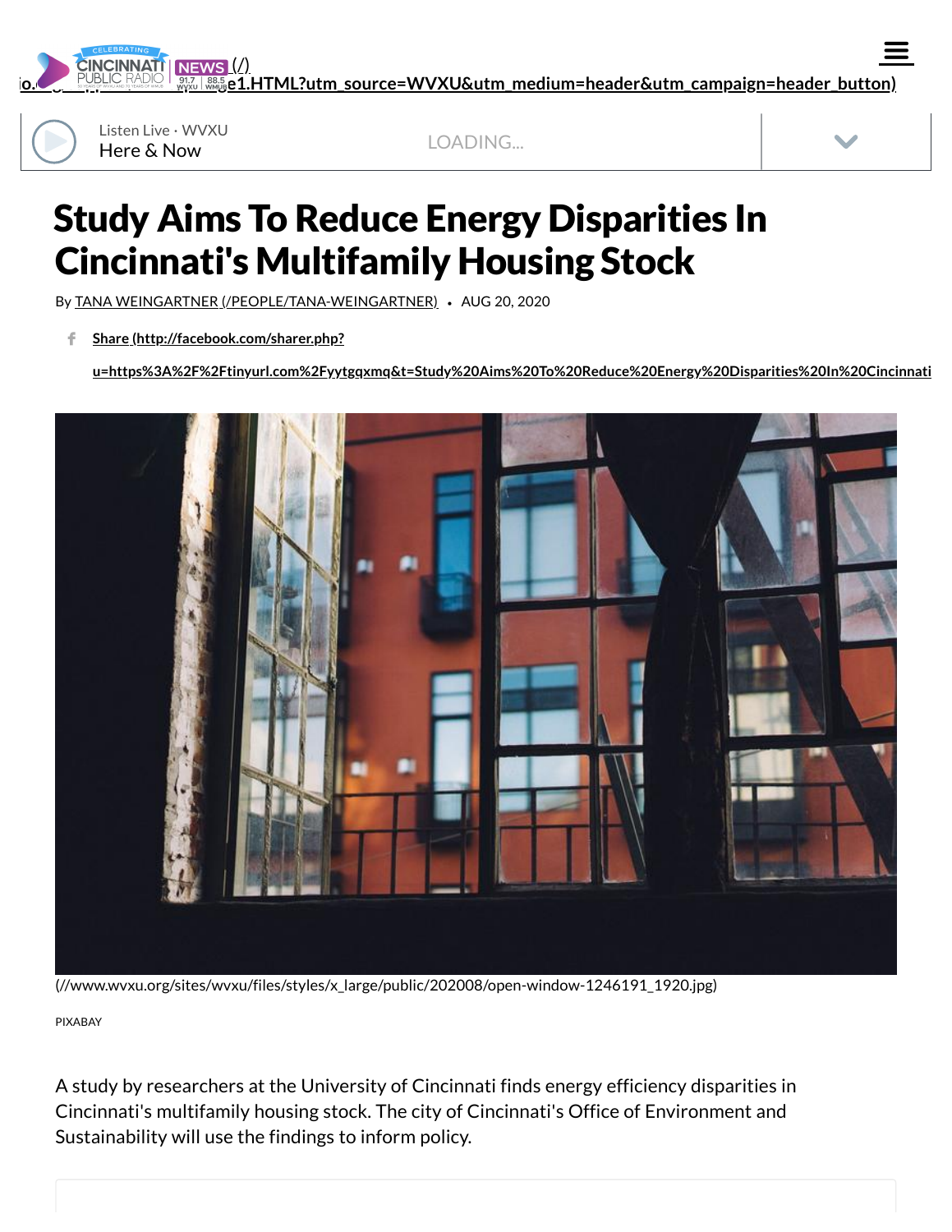Amanda Webb, assistant professor of architectural engineering, and David Moore, a graduate research assistant, reviewed the city's multifamily rental market (https://www.researchgate.net/publication/343610403 Understanding Cincinnati%27s multifamily housi income\_households?channel=doi&linkId=5f3403b3a6fdcccc43c34a6e&showFulltext=true), which for their study is defined as buildings with four or more units.

0:59 Listen

Webb and Moore found energy cost intensity (cost per square foot) and energy burden are unevenly distributed throughout the city, with up to 20% of some residents' income going to energy bills.

"That's not fair," Webb points out. "It's not fair that just based on where somebody lives in the city, they end up paying a higher dollar per square foot or they end up with a higher energy burden."

Most multifamily dwellings are congregated in a handful of areas, with two thirds located in very low or extremely low income areas, she adds.



[\(https://mediad.publicbroadcasting.net/p/wvxu/files/styles/x\\_large/public/202008/1597255966736.png\)](https://mediad.publicbroadcasting.net/p/wvxu/files/styles/x_large/public/202008/1597255966736.png)

*A map showing where Cincinnati's multifamily housing residents experience the greatest energy burden.* CREDIT COURTESY OF UC

Webb says it's important to understand this data in order to find solutions, and because multifamily dwellings represent a sizeable percentage of Cincinnati's built square footage, a figure which she says wasn't known prior to the study.

"It's 17% of the total square footage in Cincinnati and 31% of the residential square footage," she says. "It's also important to understand multifamily buildings because they suffer from what's known as the 'landlord-tenant split incentive.' Often multifamily buildings house renters and in the split incentive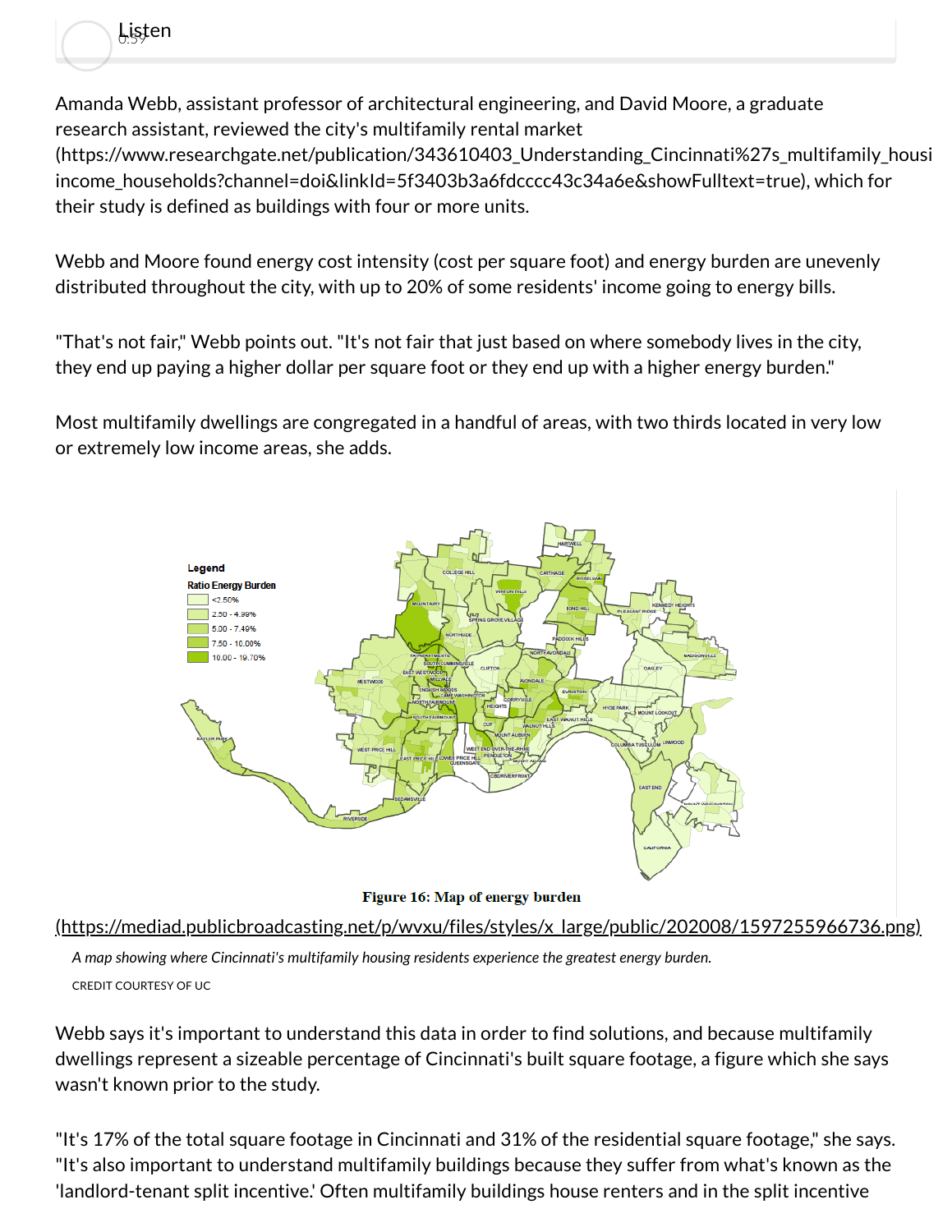landlords pay for upgrades but tenants are the ones who pay the utility bill and benefit from energy savings. So, there's often a barrier to energy efficient upgrades in these buildings."

In other words, there's no incentive to make fix uninsulated walls, drafty windows or replace old HVAC systems.

The research is meant to inform city policies and lead to a targeted policy approach. Webb says some actions are already being taken. She points to a program called WarmUp Cincy [\(https://www.cincinnati-oh.gov/oes/news/city-duke-energy-ohio-pilot-energy-efficiency-program-for](https://www.cincinnati-oh.gov/oes/news/city-duke-energy-ohio-pilot-energy-efficiency-program-for-income-eligible-renters/)income-eligible-renters/) which aims to improve energy efficiencies in low income, multifamily homes.

Now that Webb and Moore have the data, they're working on a more detailed statistical analysis including socioeconomic variables, race, income, and housing characteristics and how they interrelate. They're aiming to have that data by the end of the year.

Additionally, Webb says, they're collaborating with Office of Environment and Sustainability to view the data through a historical lens like "historical housing policies in Cincinnati, for example, the practice of redlining, etc. to see how these historical practices relate to what we're seeing today in terms of building energy performance and energy burden."

## **TAGS:** UNIVERSITY OF CINCINNATI [\(/TERM/UNIVERSITY-CINCINNATI\)](https://www.wvxu.org/term/university-cincinnati) ENERGY POLICY [\(/TERM/ENERGY-POLICY\)](https://www.wvxu.org/term/energy-policy)

ENERGY [\(/TERM/ENERGY\)](https://www.wvxu.org/term/energy) NEWSLETTER [\(/TERM/NEWSLETTER\)](https://www.wvxu.org/term/newsletter)

**Share (http://facebook.com/sharer.php?** f.

**[u=https%3A%2F%2Ftinyurl.com%2Fyytgqxmq&t=Study%20Aims%20To%20Reduce%20Energy%20Disparities%20In%20Cincinnati](http://facebook.com/sharer.php?u=https%3A%2F%2Ftinyurl.com%2Fyytgqxmq&t=Study%20Aims%20To%20Reduce%20Energy%20Disparities%20In%20Cincinnati%27s%20Multifamily%20Housing%20Stock)**

## RELATED CONTENT



iltons-comeback-story)

## <u>Reviving the Rust Belt: Hamilton's Comeback Story (Manusche Belt-hamiltons-comeback-story) (Manusche Belt-hamiltons-comeback-story) (Manusche Belt-hamiltons-comeback-story) (Manusche Belt-hamiltons-comeback-story) (Manusc</u> [\(/post/reviving-rust-belt-hamiltons-comeback-story\)](https://www.wvxu.org/post/reviving-rust-belt-hamiltons-comeback-story) JUL 9, 2018 **4**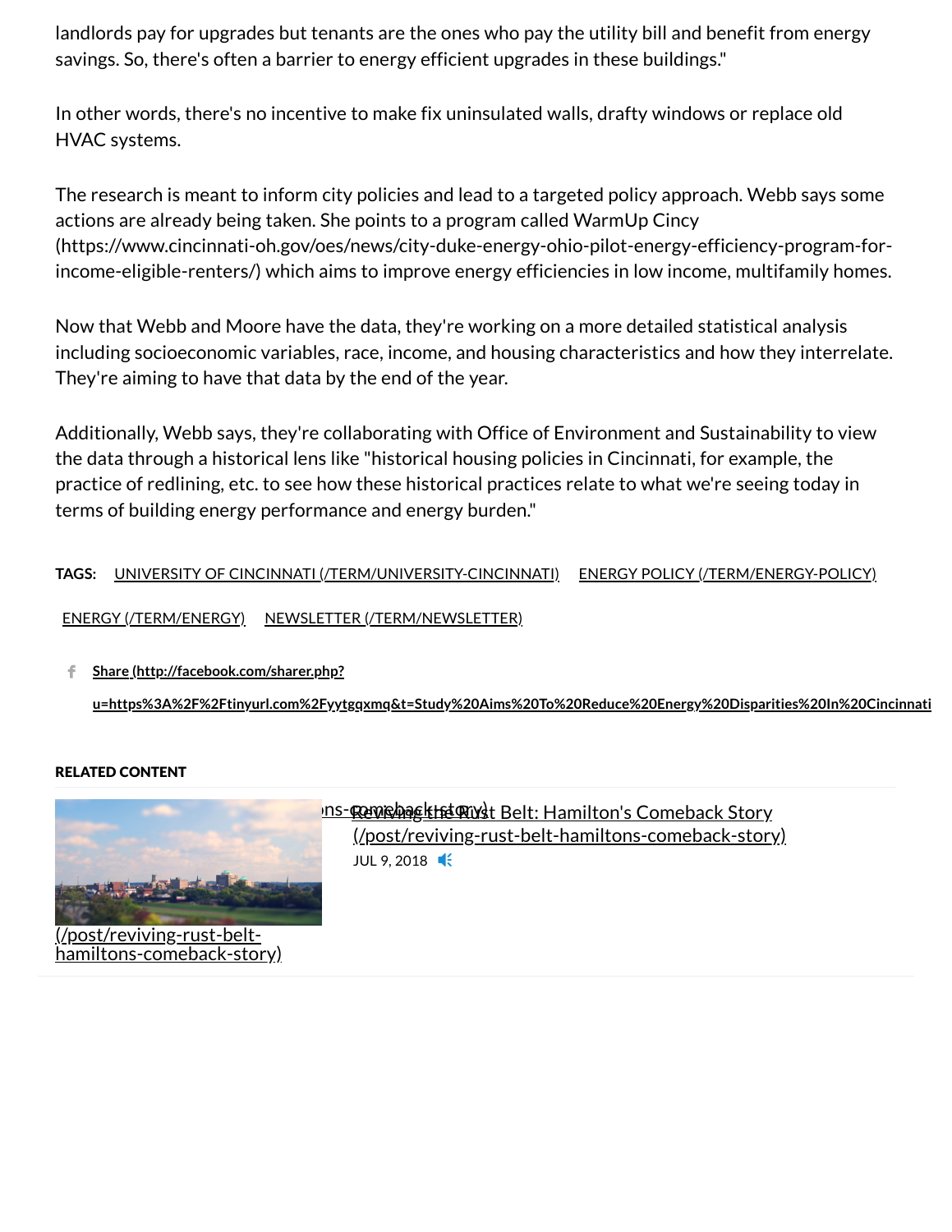[\(http://www.wcpo.com/\)](http://www.wcpo.com/)